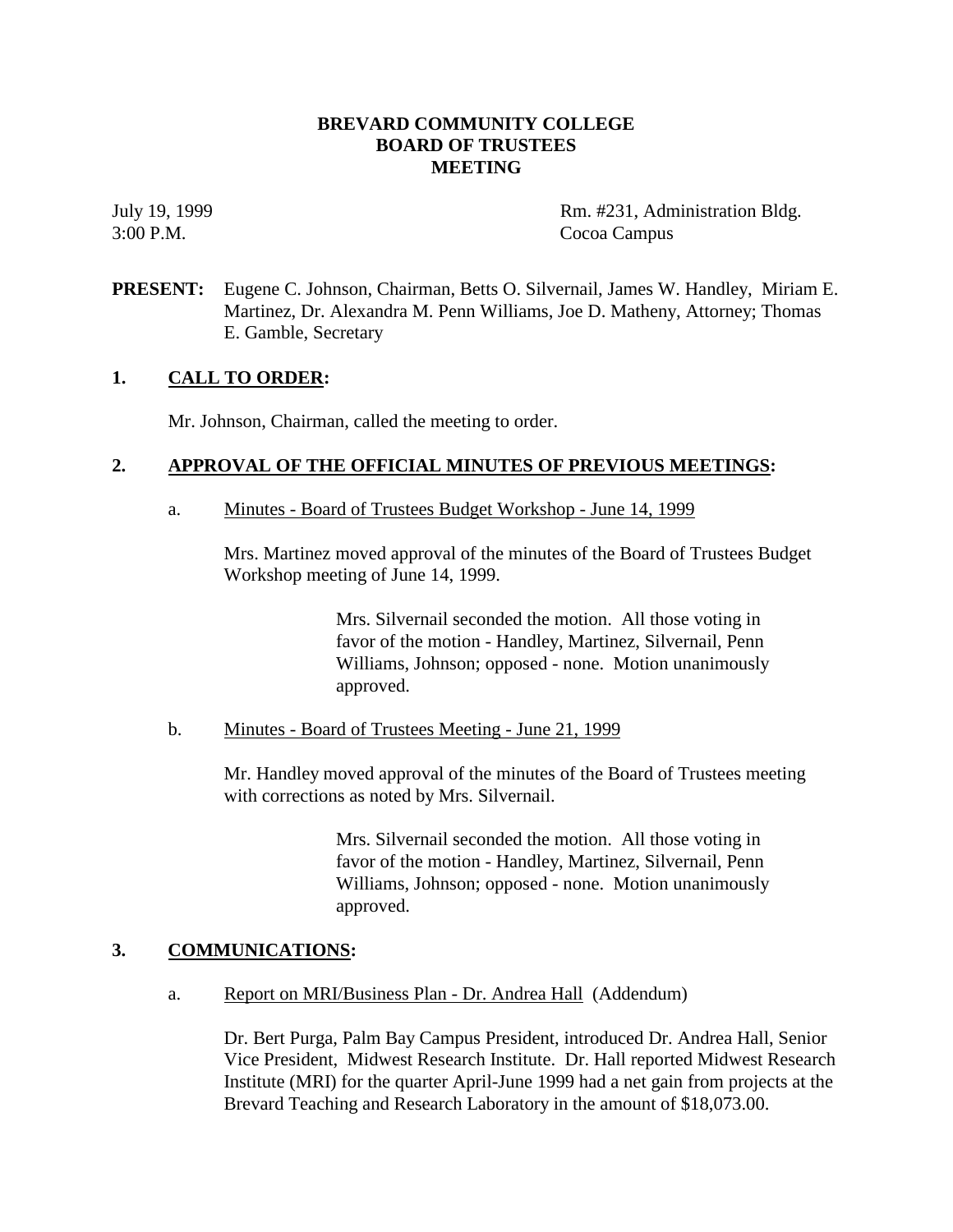Board of Trustees Meeting July 19, 1999 Page -2-

> This amount will be shared 50/50 with Brevard Community College based on the agreement with the college. Dr. Hall reviewed the transition status and stated the contract performance of the responsibilities of approximately twenty-five contracts have been transferred to MRI. In addition, all of the accounting functions have been transferred to MRI and they are working with Sprint and BellSouth to transfer both the telephone system and computer internet systems to MRI. An assessment of the laboratory-s capabilities and the potential in a competitive market place has been done and the marketing and promotion of the laboratory was reviewed in the following areas: education and training, environmental research and testing, geographic information systems, biosciences, pharmaceutical and nutraceutical and industrial/university testing. Dr. Hall reported MRI has a number of proposals to assess which will be submitted to industrial and government contract clients and a backlog of proposals is being established to set the Awin rate@ of the Florida division in the marketplace. Instruments will be added to the laboratory at MRI=s cost when contracts require the equipment. In addition, some enhancements are planned within the existing walls of the laboratory at an investment for MRI for contracts. Key senior employees will be hired in leading the more sophisticated projects that will be performed in the laboratory. Dr. Hall reviewed educational and economic development programs MRI will support. She reviewed the FY 2000 budget and reported the first three months of the agreement was a stabilizing period of integrating the laboratory into MRI. The FY 2000 will be a year of investment, growth, and some calculated risks which will be done in coordination with the college. After the income and various expenses, a net gain from the projects is expected of \$14,652.

> Dr. Hall answered questions presented by the Board members. She discussed issues and stated that MRI is going into the new fiscal year with approximately 50% backlog in projects which means they have slightly more than \$1 million they have to sell in order to achieve the budget shown. MRI has a high level of confidence they will be better than this by the end of FY 2000. Dr. Hall reviewed procedures in ensuring that they are Y2K compliant.

> Dr. Gamble asked Dr. Hall to comment on any unknowns in assuming the management contract with Brevard Teaching and Research Labs. Dr. Hall stated there were only positive unknowns. She reported they are very impressed with the staff=s education and training.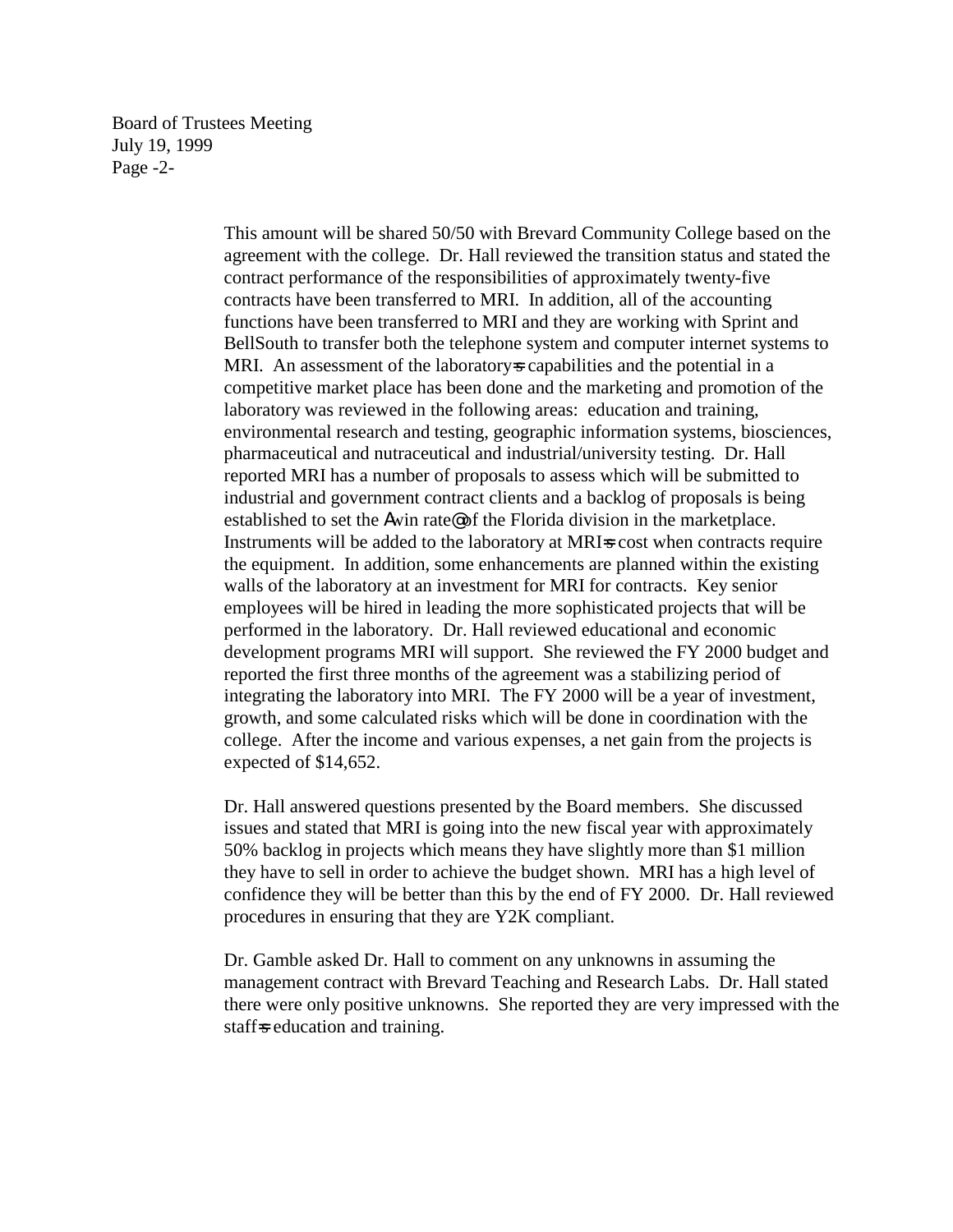Board of Trustees Meeting July 19, 1999 Page -3-

#### b. BCC/UCF Joint-Use Library - Dr. Smith/Dr. Hutton

Dr. Joe Lee Smith, Cocoa Campus President, introduced Dr. Mike Hutton, Associate Vice President for Collegewide Learning Resources Center, who reported on the BCC/UCF Joint-Use Library. Dr. Hutton distributed materials to the Board of Trustee members and provided the Board with a brief overview of the learning resources department. Dr. Hutton reported many changes have taken place in libraries over the years due to technology and the accessing of information. When a student attends BCC, they are encouraged to obtain a library card. The library card has a fourteen digit number under the barcode which is the Apassword@ for any of the online college data bases. He reported BCC=s card catalog was replaced approximately ten years ago with the Library Information Network for Community Colleges (LINCC) system. The service is provided by the College Center for Library Automation (CCLA) in Tallahassee which catalogs every holding in each Florida community college. Students can access this information through LINCCWeb at home. Computers are available in the libraries for students= use which can be utilized for assignments, reports, graphics and spreadsheets. Brevard Community College has an excellent relationship with UCF and the Solar Energy Center and the Palm Bay Campus library is becoming another joint-use facility. The Solar Energy Center houses their complete collection in the library on the Cocoa Campus providing student access to some of the world=s best information on solar energy. The Cocoa joint-use library provides data bases such as Westlaw, the Library User Information Service (LUIS) and Web LUIS which is the state university system=s counterpart to LINCC. Dr. Hutton discussed accessibility for disabled students and reported every campus now has an assisted technology workstation. All libraries are user friendly and several of the campuses have specialized devices for visual and hearing impaired students. He reported the Cocoa Campus has a Genealogy Department which has been growing rapidly. Michael Boonstra, Genealogist, has developed and taught a history and immigration course and has hosted many conferences. Dr. Hutton reported the major challenge of the library is being driven by the information age and information is coming to the libraries so fast that the librarians require constant training to keep up with all of the new initiatives. Dr. Hutton answered questions presented by the Board of Trustees.

### c. External Funding Report - Mr. Margiotta

Mr. Frank Margiotta, BCC Development Officer, presented the 1998-99 External Funding Report. For the 1998-99 fiscal year, BCC received a total of \$17,217,531 in competitive external grants and contracts. This amount is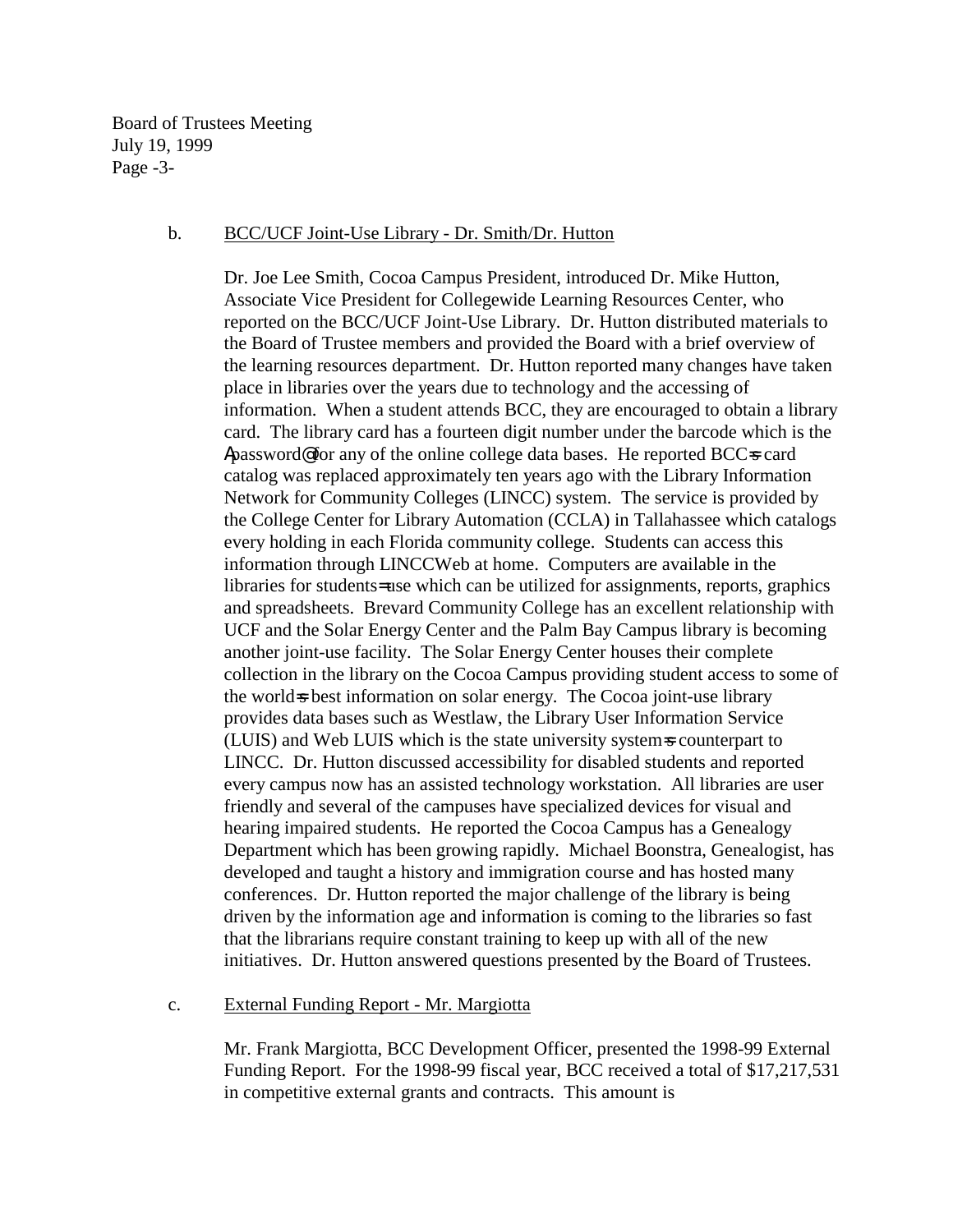Board of Trustees Meeting July 19, 1999 Page -4-

> representative of funding over the college-s \$45 million operating budget and allows the college to initiate many new and innovative programs. The Development Office typically works with faculty and staff to identify funding sources, plan and develop comprehensive proposals and subsequently submit those proposals to the funding agency. Mr. Margiotta reported over the past year the college received an award of more than \$4.6 million to Brevard Employment and Training Consortium which was the single largest competitive award to the college. A grant of \$1.6 million was received for the BCC joint-use facility in Palm Bay and for the first time ever the college received three Capitalization Incentive Grants from the Post-secondary Education and Planning Committee of \$184,000 each which allow the college to either create new programs or to enhance existing programs. Mr. Margiotta reported 45% of the \$17.2 million total was earmarked for districtwide programs, including the Title III institutional development program, Perkins vocational funds, WBCC-TV and the One-Stop Centers. He reviewed other grant categories and amounts in the report. Looking ahead to year 1999-2000, and based on the most recent legislative session, the college anticipates receiving approximately \$300,000 to establish aerospace and space launch technology programs in anticipation of the increased commercial launch activity. In addition, the college also anticipates receiving \$3 million for WBCC-TV-s digital conversion process. Mr. Margiotta reported presently the college is seeking external funding which will provide the match requirement for the WBCC-TV grant. He reported the Federal Communication Commission has mandated that public stations covert to digital broadcast by 2006 and the WBCC-TV grant funds will be utilized for this process.

> Dr. Gamble reported a meeting has been scheduled of the college direct support organization component units which raise funds to establish a centralized, coordinated effort.

### **4. CITIZEN**=**S PRESENTATION:**

None

# **5. CONSTRUCTION & DEVELOPMENT:**

a. Approval of Architectural Selection Committees (Addendum)

Mr. Mark Cherry, Associate Vice President, Collegewide Accounting, reported the process for obtaining architects for various college projects has been done historically through the Architectural Selection Committee composed of college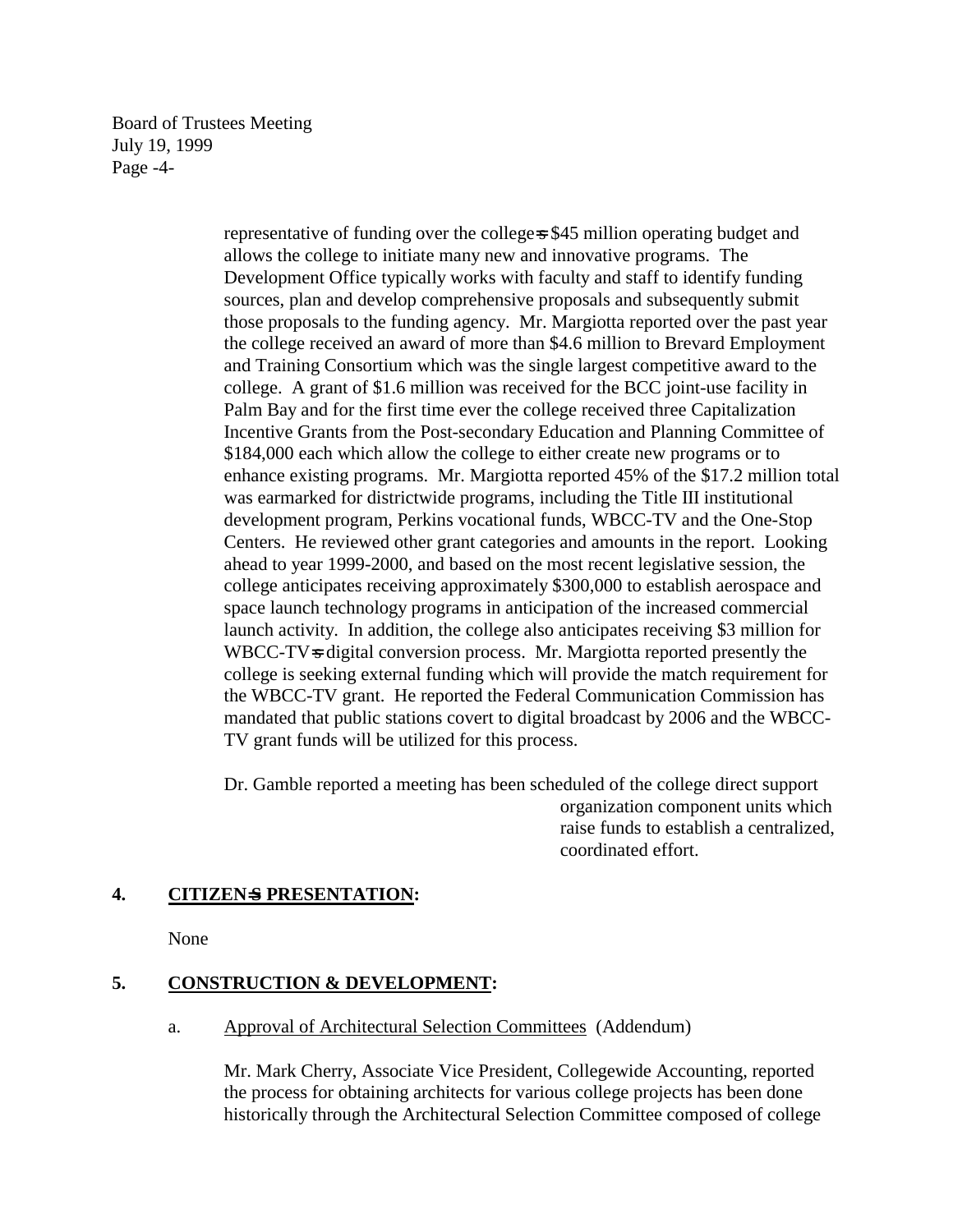Board of Trustees Meeting July 19, 1999 Page -5-

> staff and a member of the Board of Trustees. These committees will be responsible for interviewing the architects and making a recommendation to the Board and then the Board will make the final selection. Currently, three committees need to be established - Student Welcome Centers, Construction Manager for Expansion to the Performing Arts Center and Small Construction Projects. Board members volunteered to serve on the Architectural Selection Committees as follows: Mrs. Martinez for Construction Manager for Expansion to the Performing Arts Center, Ms. Silvernail for the Student Welcome Centers and Mr. Handley for Small Construction Projects.

> > Mrs. Silvernail moved approval of the Architectural Selection Committee appointments as presented. Dr. Penn Williams seconded the motion. All those voting in favor of the motion - Silvernail, Penn Williams, Handley, Johnson, Martinez; opposed - none. Motion unanimously approved.

## **6. OLD BUSINESS:**

a. Report on Pending Legal Actions (Addendum)

Mr. Matheny had nothing new to add to his Pending Legal Actions summary. He encouraged the Board members to contact him if they needed additional information concerning legal matters.

(1) Ross Case

Mr. Johnson asked the status of the Ross case. Mr. Matheny reported the college received a letter from Mr. Ross= attorney and Mr. Mattimore, attorney, is in the process of formulating a response. Mr. Matheny reported the college has had some contact with the Risk Management Consortium and the underwriter as to the extent of coverage for this type of claim. Mr. Matheny will provide a copy of the college response and the attorney is letter to the Board members.

### **7. NEW BUSINESS**:

- a. Purchasing Actions (Addendum)
- (1) #99-00-01 Data Processing Supplies, Collegewide

Mr. Cherry reported the college is recommending the award of low bid for the 1999-2000 data processing supplies collegewide in each category as presented.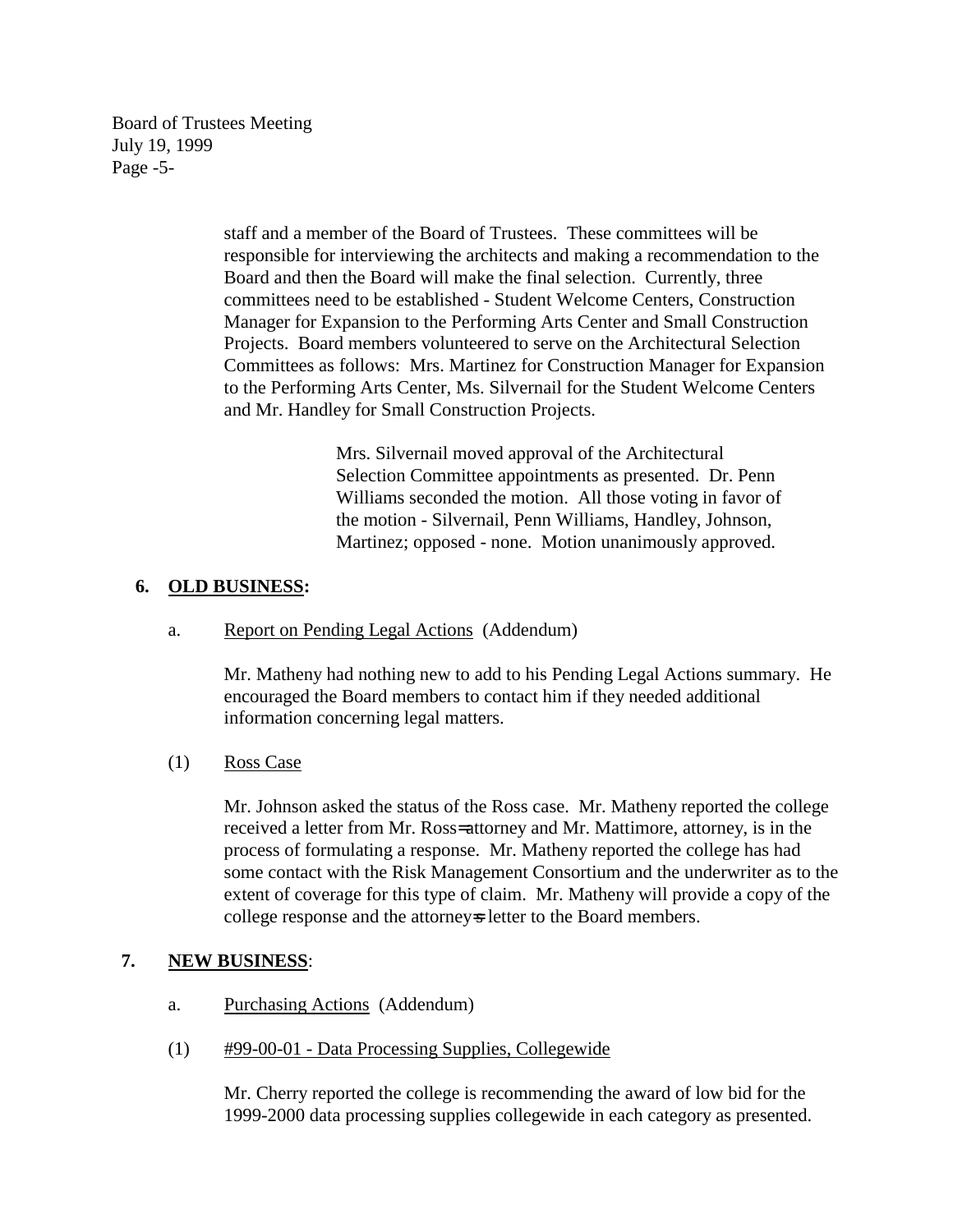Board of Trustees Meeting July 19, 1999 Page -6-

> The Data Processing Office purchases the supplies in bulk and they are requisitioned and issued to various college departments. The costs are allocated to the departments based on their requests. The bid was broken down into nine categories to help promote a larger population of bidders and a reduced cost per category. Mr. Cherry recommended approval of the low bid in each category as presented.

> > Mrs. Martinez moved approval of the award of low bid in each category for Data Processing Supplies as presented. Ms. Silvernail seconded the motion. All those voting in favor of the motion - Martinez, Silvernail, Handley, Penn Williams, Johnson; opposed - none. Motion unanimously approved.

b. Personnel Actions - Mr. Lawton (Addendum)

Mr. Lawton reported the Personnel Actions include faculty assignments other than their regular contract duties, i.e., overload, substitutes and other areas. Dr. Gamble recommended approval of the Personnel Actions.

> Mr. Handley moved approval of the Personnel Actions. Mrs. Martinez seconded the motion. All those voting in favor of the motion - Silvernail, Handley, Martinez, Penn Williams, Johnson; opposed - none. Motion unanimously approved.

(1) Insurance Update (Addendum)

Mr. Lawton reported at the June 21 Board of Trustees meeting the Board approved the recommendation of the Insurance Committee for a new college insurance plan. This was done on relatively short notice and there were some areas in which employees were not very satisfied with the insurance benefits. Mr. Lawton reported those issues have been taken into consideration by the administration and the college now has a much stronger insurance plan.

Mr. Lawton reviewed a chart summarizing each of the insurance programs. He stated one of the goals with the Insurance Committee this year was to minimize any rate increase impact for employees for dependent coverage and secondly to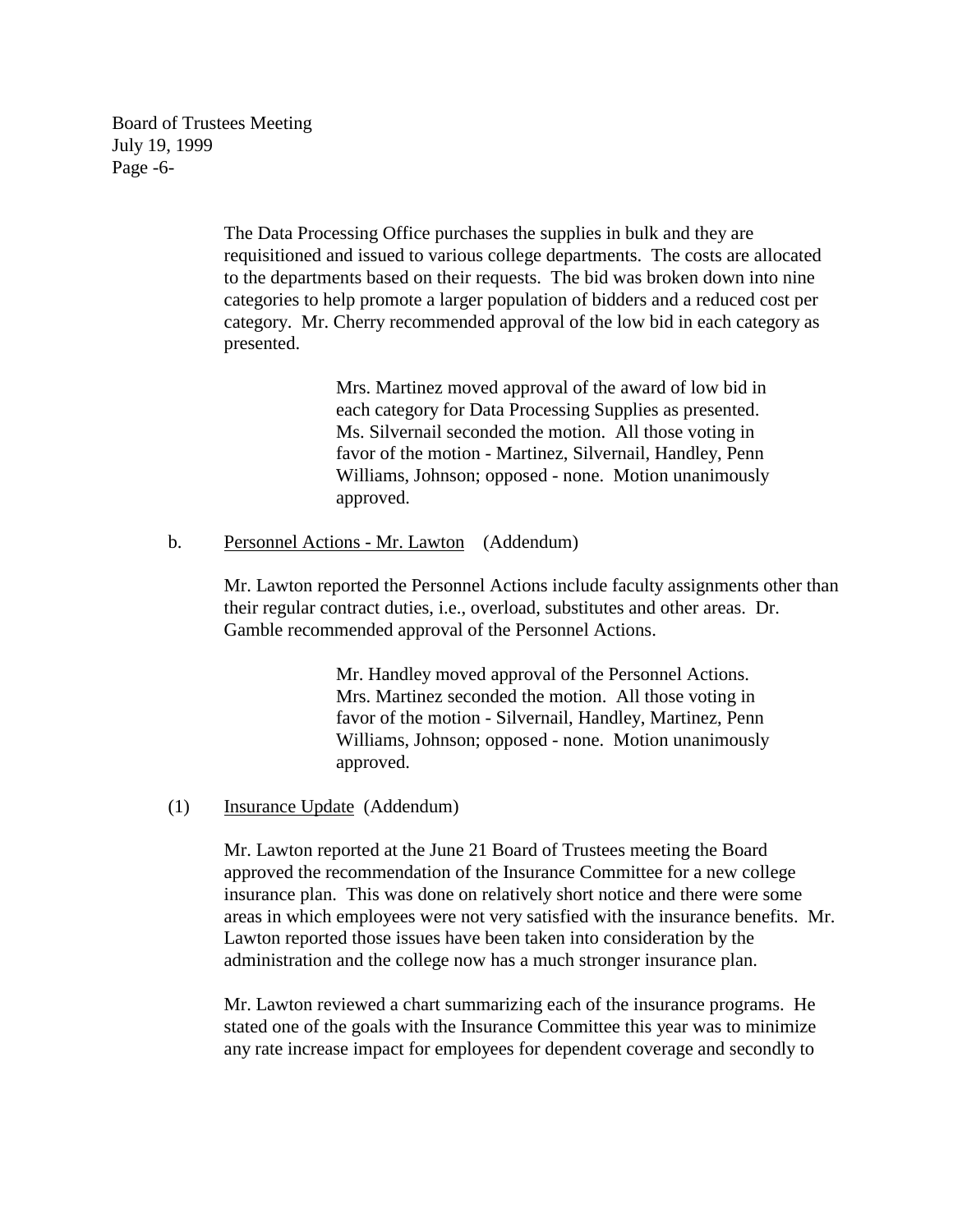Board of Trustees Meeting July 19, 1999 Page -7-

> minimize the impact on the college=s budget and funding as the college picks up the dental and major medical for all employees. Mr. Lawton reviewed the insurance bids the college received and the benefits provided. The benefits of a Health Maintenance Organization plan were discussed. Mr. Lawton reported initially the Insurance Committee chose Cigna over Aetna as Aetna=s deductibles were higher and the plan was a 60/40 pay rather than a 70/30. The college, in trying to reduce the numbers of programs and choices available and the number of policies which would have to be administered, chose not to go with any HMO program as the same needs were met with the Cigna plan. Last year the Prudential HMO rate was \$59.00 which was the less of the competitive bids and for family coverage the rate was \$112.00 per pay period. Without the Prudential HMO option, rates would have increased drastically for dependent coverage. The college contacted Prudential and they agreed to offer the same plan this year at a slightly increased amount. Mr. Lawton reported Prudential has agreed to extend the insurance coverage rates for seventeen months. This is a substantial savings as opposed to the Cigna dependent coverage. Prudential has agreed to take retirees under their plan which created the slight increase. Cigna will also take retirees under their plan. Mr. Lawton reported the college contributes \$130.00 per pay period to each employee=s medical and dental insurance plan. If an employee opts-out of the insurance coverage program, the college pays the employee \$65.00 per pay period. Mr. Lawton answered questions presented by the Board of Trustees. Mr. Handley expressed concerns regarding the School Board Cigna health plan. He was assured that the BCC Cigna plan had been checked out satisfactorily. Dr. Gamble reported if the College is not satisfied with Cigna, it has a sixty day out to terminate coverage.

> Ms. Silvernail asked about the phase out of the opt-out program for college employees who do not receive insurance. Mr. Lawton reported the Insurance Committee has been vocal about the phase out of the opt-out program. For new hires, the opt-out program is not an option at this time and at the end of seventeen months they hope to end this process for everyone. This item will have to be negotiated with the union as it is in the articles in the faculty agreement. Mr. Lawton reported those employees who are opting out were disappointed, however, they have seventeen months to prepare. With the phasing out of the opt-out program and the effort to consolidate some of the insurance programs and risks, it would benefit the college from an administrative standpoint and provide a better more stable program to employees.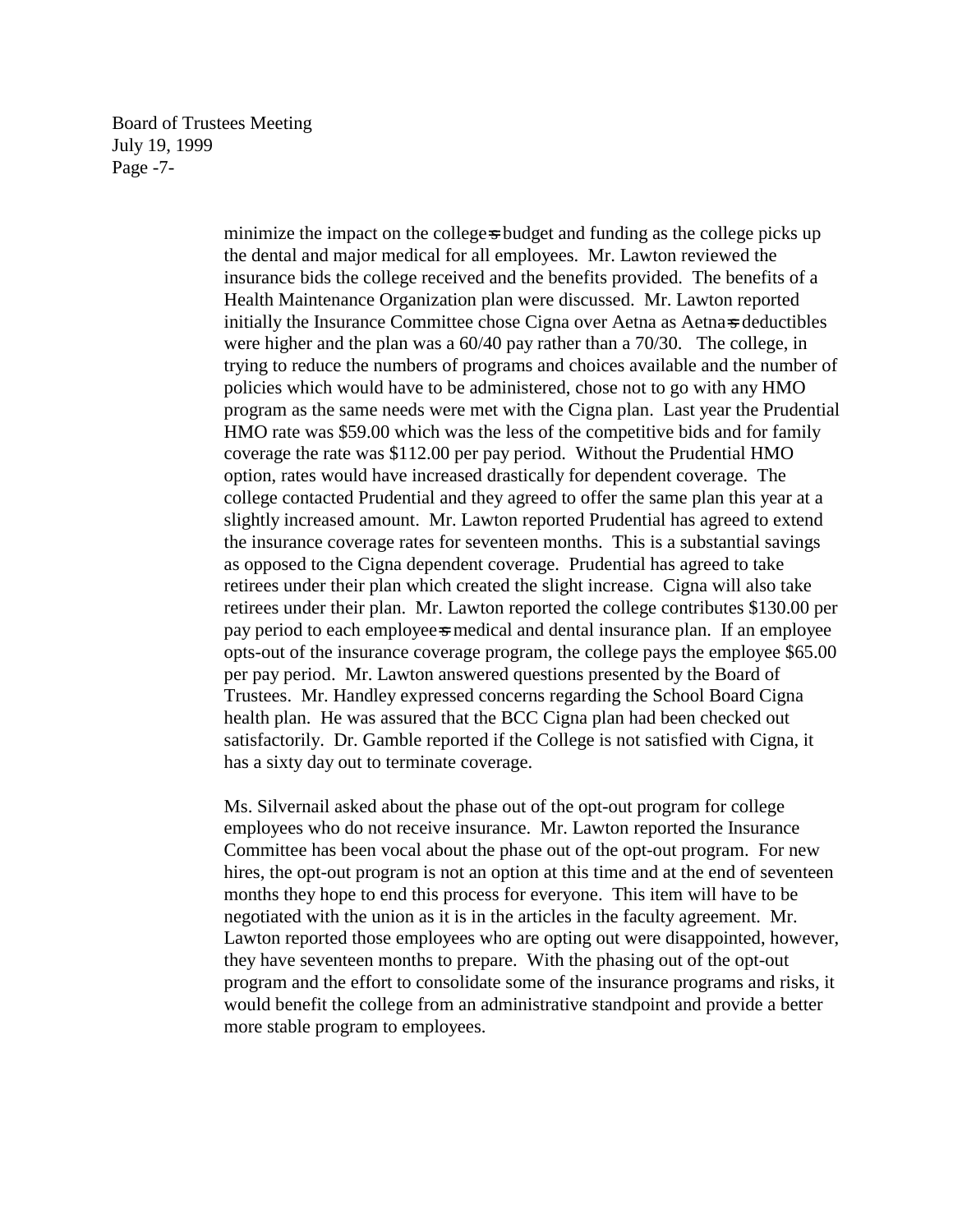Board of Trustees Meeting July 19, 1999 Page -8-

> Dr. Gamble reported one of the ways they are trying to minimize problems in the future when it is time to select an insurance plan is to expand the number of people on the Insurance Committee for broader representation and secondly, information will be presented to the employees for their comments and suggestions before a recommendation is made to the Board of Trustees. In addition, when the Insurance Committee recommendation is brought to the Board it will be presented like a policy. The first presentation will be a reading and the recommendation will be brought the second time to the Board for final approval.

(The Board recessed for ten minutes.)

#### b. Approval of Attorneys for the College (Addendum)

Dr. Gamble reported the college annually reviews the contracts for attorneys' services. Mr. Joe Matheny has served as the college-s legal counsel since 1968. He has requested continuance to represent the college. Dr. Gamble reported the college has a time frame agreement with Mr. Joe Matheny and the other attorneys are contracted on an Aas needed@ basis. It is requested that the firm of Allen, Norton and Blue, with Michael Mattimore as the contact, serve as the college-s collective bargaining attorney for 1999-2000; and the firm of Akerman, Senterfitt & Eidson, with Dean Dickson as the contact, serve as the college-s attorney in any negotiations regarding Midwest Research Institute/Brevard Teaching and Research Laboratory for 1999-2000. Dr. Gamble recommended approval of Mr. Matheny is agreement for six months to allow the Board the opportunity to discuss organization of attorney services at their retreat this fall and that the services of the other attorneys to be continued on an Aas needed@ basis.

> Mrs. Martinez moved approval of the six months= extension to Mr. Matheny=s agreement and the continuation of the other attorneys on an Aas needed@ basis. Ms. Silvernail seconded the motion. All those voting in favor of the motion - Martinez, Silvernail, Penn Williams, Johnson, Handley; opposed - none. Motion unanimously approved.

d. Approval of Appointment to Brevard Teaching and Research Laboratory Board of Directors - Dr. Gamble (Addendum)

Dr. Gamble recommended approval of the appointment of Mr. James Laibl to serve on the Brevard Teaching and Research Laboratory Board of Directors.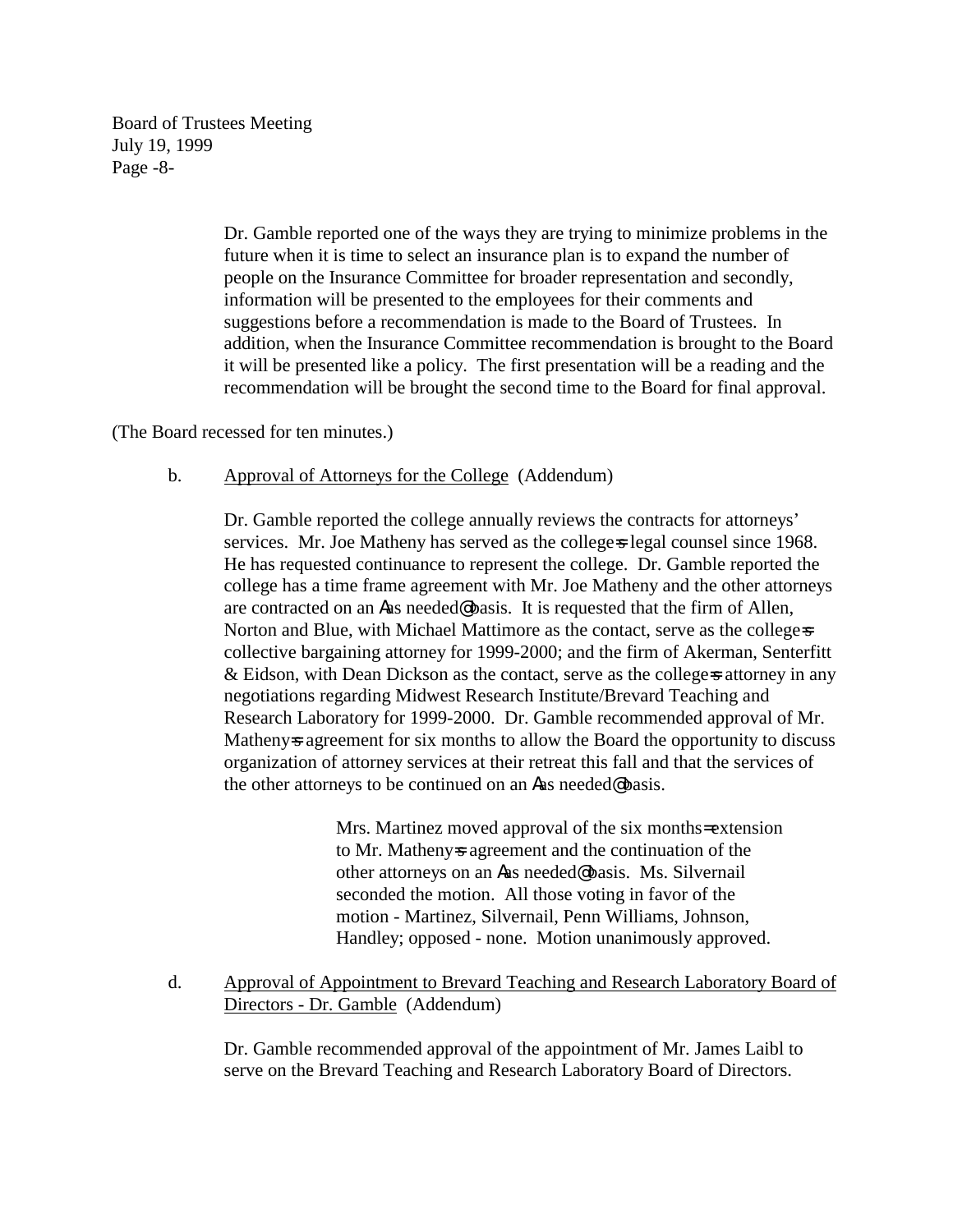Board of Trustees Meeting July 19, 1999 Page -9-

> Dr. Penn Williams moved approval of the nomination of Mr. James Laible to serve on the Brevard Teaching and Research Laboratory Board of Directors. Mrs. Martinez seconded the motion. All those voting in favor of the motion - Penn Williams, Martinez, Silvernail, Handley, Johnson; opposed - none. Motion unanimously approved.

e. First Reading - Addition to the College Policy Manual - #200.08 - Workforce Education Fees - Mr. Cherry (Addendum)

Mr. Cherry reported the new College Policy, #200.08 - Workforce Education Fees, authorizes the setting of fees for continuing workforce education courses. Florida Statute 239.17 requires that the fees for the continuing workforce education courses equal at least 50% of the prior year=s expenditures. The cost for each contact hour will be the same for all of the courses offered. Mrs. Martinez asked that additional wording be placed in the policy for clarification. Mr. Cherry answered questions presented by the Board of Trustees.

#### g. Approval of Disposition of Surplus Property - Mr. Cherry (Addendum)

Mr. Cherry reported the equipment listed on the Surplus Property report are either worn out or obsolete. Mr. Cherry recommended approval of the disposition of surplus property.

> Mrs. Martinez moved approval of the disposition of surplus property. Mr. Handley seconded the motion. All those voting in favor of the motion - Martinez, Handley, Penn Williams, Silvernail, Johnson; opposed - none. Motion unanimously approved.

### **8. FINANCIAL ACTIONS:**

#### a. Approval of Direct Support Organization (DSO) Budgets - Mr. Cherry (Addendum)

Mr. Cherry reported the direct support organization (DSO) budgets are being presented to the Board for approval. Based on the nature of the changing make-up of the Boards for Florida Education and Research Foundation and the Brevard Teaching and Research Laboratory, the budgets have not been approved by those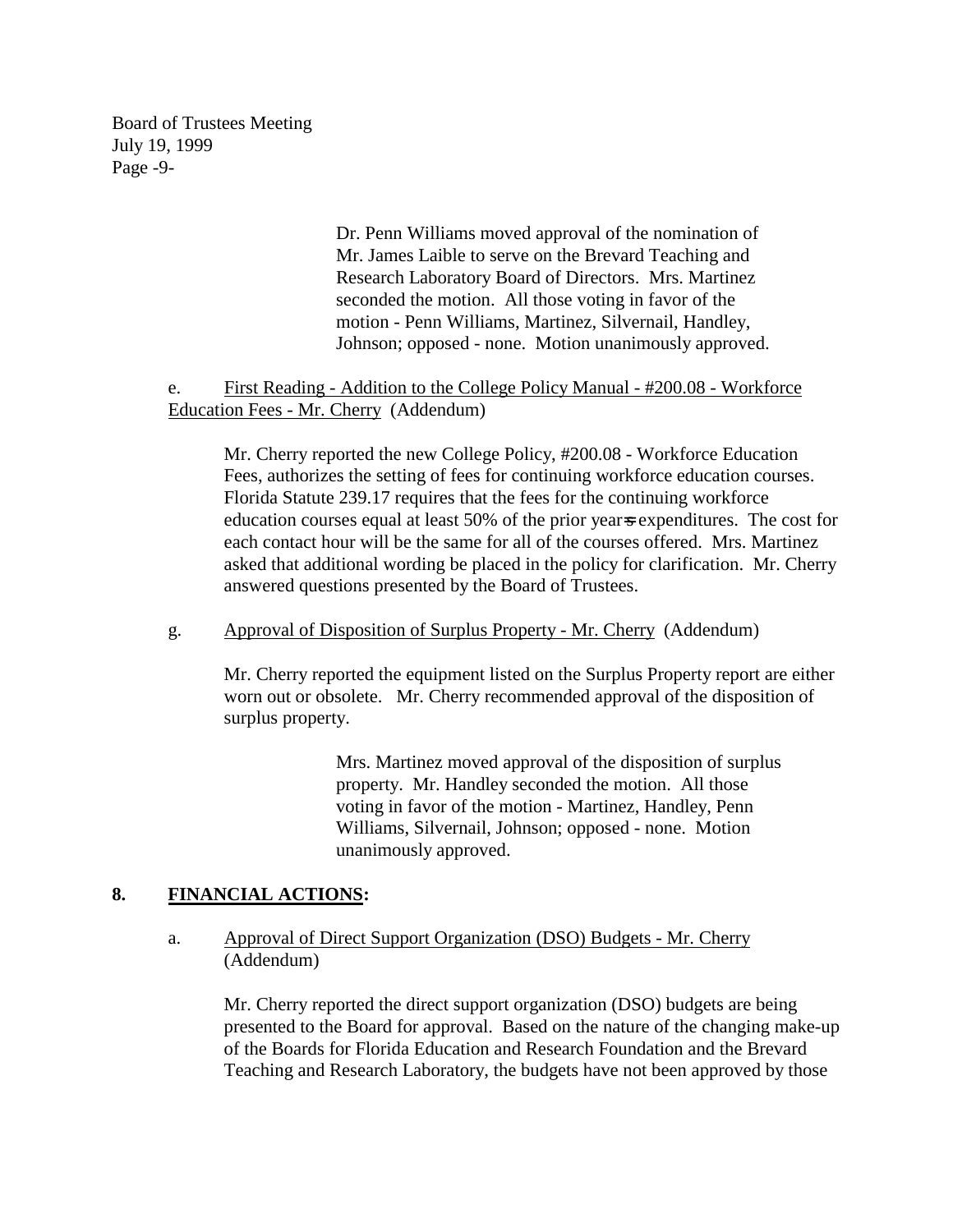Board of Trustees Meeting July 19, 1999 Page -10-

> boards and are essentially recommended by the knowledgeable BCC staff and will be presented to the appropriate boards at their next meetings. It was requested by the Board that in the future the transfers from BCC be listed above the revenues. Mr. Cherry reviewed each of the DSO budgets and answered questions presented by the Board.

> > Ms. Silvernail moved approval of the direct support organization budgets. Mrs. Martinez seconded the motion. All those voting in favor of the motion - Silvernail, Martinez, Penn Williams, Handley, Johnson; opposed none. Motion unanimously approved.

#### b. Approval of BCC Fee Schedule, 1999-2000 - Mr. Cherry (Addendum)

Mr. Cherry briefly reviewed the BCC Fee Schedule, 1999-2000 and the fees which were increased from last year. The fees being approved in the Fee Schedule are independent of the approval of the student tuition fees approved during the budget process. Mr. Cherry recommended approval of the BCC Fee Schedule, 1999-2000.

> Mr. Handley moved approval of the BCC Fee Schedule, 1999-2000. Ms. Silvernail seconded the motion. All those voting in favor of the motion - Handley, Silvernail, Martinez, Penn Williams, Johnson; opposed - none. Motion unanimously approved.

c. Approval of SCT Remote Data Base Administration Services Extended Contract (Addendum)

Mr. Jim Shaulis, Director Collegewide Data & Information Services, reported the Board is being requested to approve the Remote Data Base Administration Services Contract with Systems and Computer Technology (SCT) for one-month intervals, not to exceed twelve (12) months. The services are needed in order to continue the implementation of the Banner 2000 suite of administrative applications. Mr. Shaulis reported the cost to the college will be \$8,800 per month. The college plans to recruit for an experienced Oracle DataBase Administrator while training a currently employed Computer Programmer to assume these responsibilities. Dr. Gamble recommended approval of the extension of the Remote Data Base Administration Services Contract with SCT for one-month intervals, not to exceed twelve (12) months at a cost of \$8,800 per month.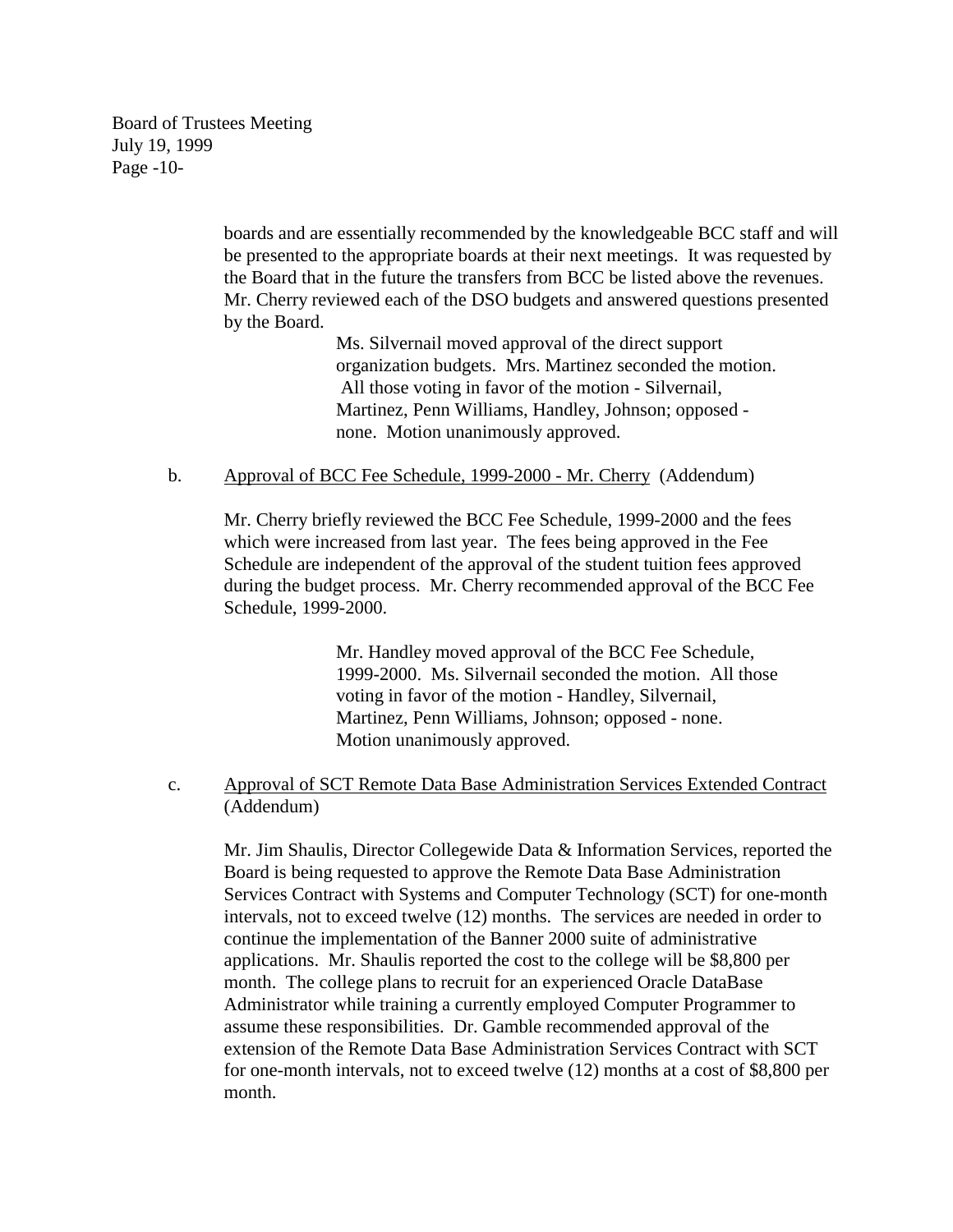Board of Trustees Meeting July 19, 1999 Page -11-

> Mrs. Martinez moved approval of the extension of the Remote Data Base Administration Services Contract with SCT as presented. Mr. Handley seconded the motion. All those voting in favor of the motion - Martinez, Handley, Penn Williams, Silvernail, Johnson; opposed - none. Motion unanimously approved.

# **9. INTERNAL AUDITOR**=**S REPORT:**

a. Audit of Disposition of Surplus Property (Addendum)

Mr. Michael Raphael, Director of Internal Audit, reviewed the process followed to verify the Disposition of Surplus Property. The report was found to be in compliance with requirements.

# **10. REPORT OF THE DISTRICT PRESIDENT:**

a. Proposed Board of Trustee Workshops - Dr. Gamble (Addendum)

Dr. Gamble reviewed the proposed Board of Trustee Workshops scheduled for August 1999-June 2000. Dr. Gamble described the workshops planned for the Board of Trustees which include a review of the direct support organizations; the review of college degrees, certificates and programs; BCC Draft Strategic Plan; FY 2001 Budget Format and Planning and the FY 2001 Budget Workshop. Dr. Gamble reported September 24-25 a Board Retreat in conjunction with a student interaction session on September 24, is scheduled. The Board members reviewed the meetings planned and recommended some date changes. An updated workshop schedule will be distributed to the Board of Trustee members.

b. Commencement Ceremony

Dr. Gamble reminded the Board members that the next commencement ceremony is scheduled for August 6 at 8:00 p.m. in the King Center for the Performing Arts.

c. Fall 1999 In-Service (Addendum)

Dr. Gamble reported Chairman Johnson has agreed to bring greetings to the college for the Fall 1999 In-Service. The Board of Trustees is welcome to attend any of the components, however, Dr. Gamble felt the most beneficial time would be the Wednesday morning function. All full-time permanent and part-time staff will be invited to the Fall 1999 In-Service.